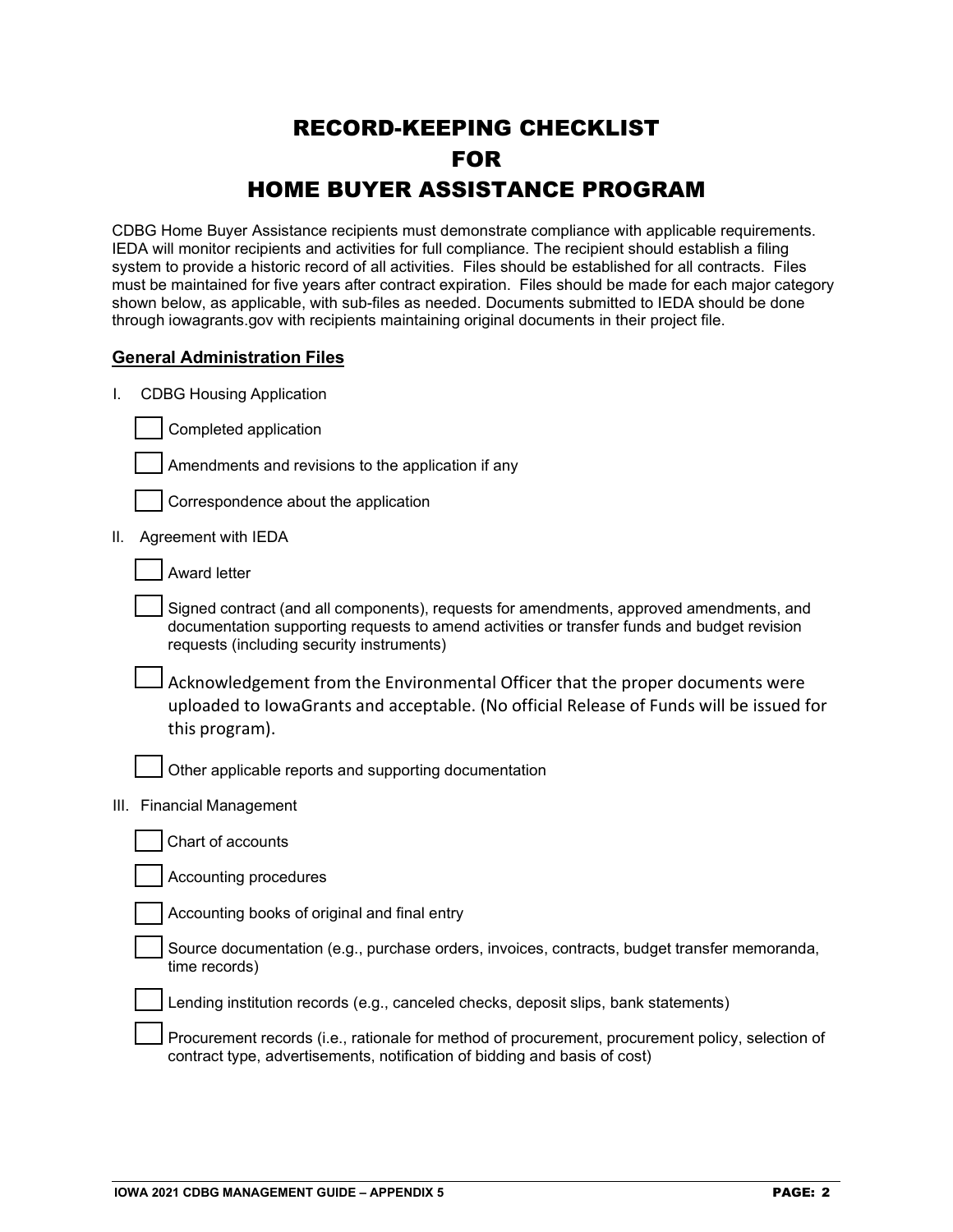| Contractor payment control record                                                                                                                                                                                                                               |
|-----------------------------------------------------------------------------------------------------------------------------------------------------------------------------------------------------------------------------------------------------------------|
| Property inventory file listing any real or personal property acquired with Housing Fund<br>assistance, as applicable and allowable                                                                                                                             |
| IV. Contract Transactions (may be included as part of project/activity files)                                                                                                                                                                                   |
| Original recipient contracts with service providers                                                                                                                                                                                                             |
| lowa Department of Public Health registration number for each contractor (or social security<br>numbers for individuals on contract)                                                                                                                            |
| Contractor clearances                                                                                                                                                                                                                                           |
| Monitoring/Inspection<br>V.                                                                                                                                                                                                                                     |
| Monitoring follow-up letters                                                                                                                                                                                                                                    |
| IEDA letters of findings and recommendations                                                                                                                                                                                                                    |
| Response to letters of findings                                                                                                                                                                                                                                 |
| Evidence clearing any monitoring findings                                                                                                                                                                                                                       |
| VI. Audit (local governments and non-profits)                                                                                                                                                                                                                   |
| Audit firm procurement documentation                                                                                                                                                                                                                            |
| Hiring letter to audit firm                                                                                                                                                                                                                                     |
| Audit report                                                                                                                                                                                                                                                    |
| Correspondence regarding findings                                                                                                                                                                                                                               |
| VII. Closeout                                                                                                                                                                                                                                                   |
| Any final reports                                                                                                                                                                                                                                               |
| Closeout letter from IEDA and response                                                                                                                                                                                                                          |
| VIII. General Correspondence                                                                                                                                                                                                                                    |
| All correspondence received and sent, that does not fall into one of the above project file<br>categories, including, for local governments, comments received by the recipient on the project<br>from citizens and the recipient's response to these comments. |
| IX. General Complaints/Disputes                                                                                                                                                                                                                                 |
|                                                                                                                                                                                                                                                                 |

Correspondence from local residents, government officials and/or media representatives, expressing dissatisfaction with the project; and the recipient's response to complaints. Document non-written complaints (e.g., telephone calls) with internal notes to the file.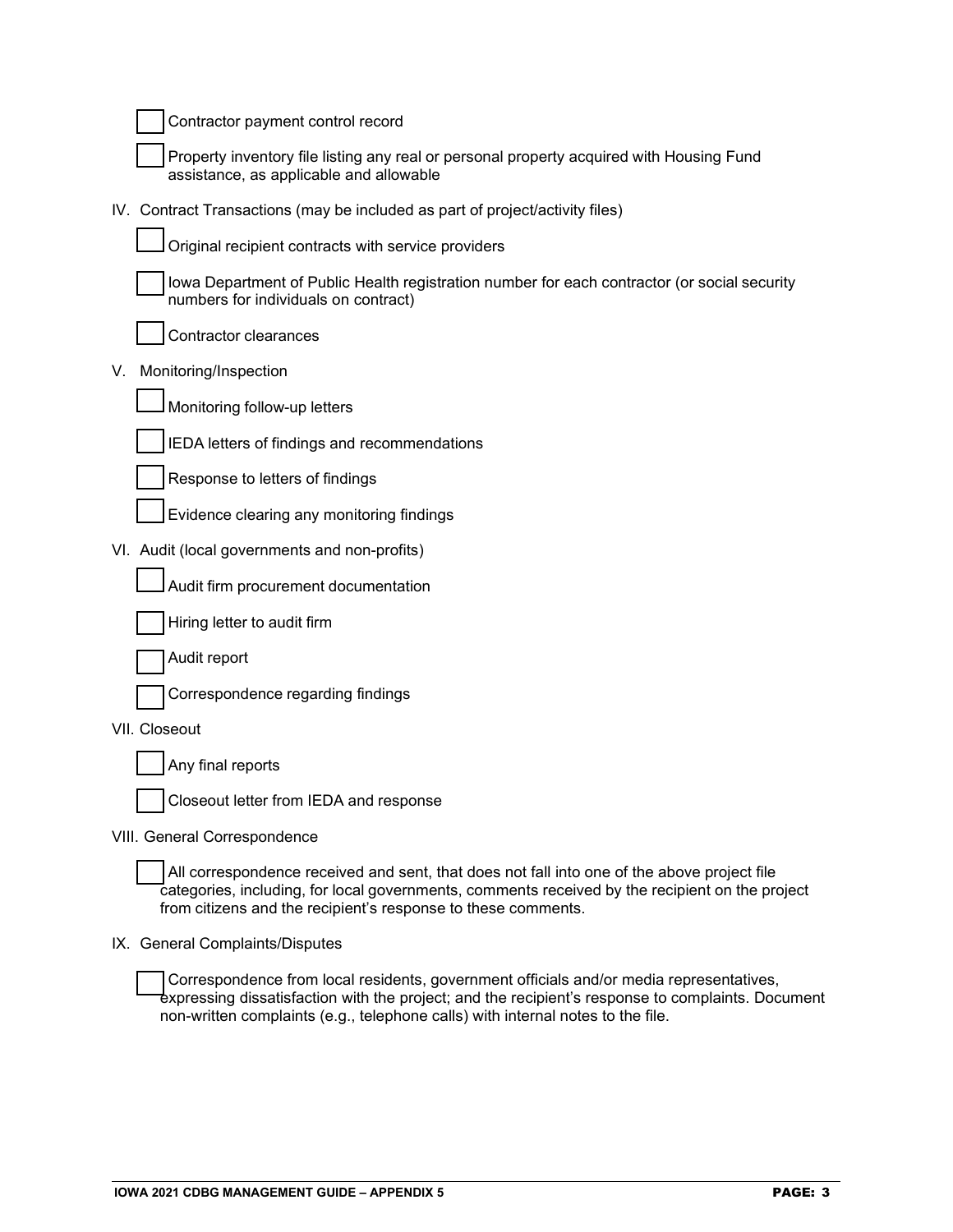# **General Compliance Files**

I. Environmental Review Record

II. Equal Opportunity/Civil Rights

| Community profile |  |
|-------------------|--|
|-------------------|--|

Racial, ethnic and gender data showing the extent to which these categories of persons have participated in, or benefited from, Housing Fund activities



Evidence of attempts to identify and solicit minority contractors and vendors, including records of all contracts and subcontracts (by number and dollar amount) awarded to minority business and women's business enterprises

Documentation of compliance with Section 3 requirements, as applicable to the project (Refer to Section 3 portion of the CDBG Management Guide)

Copy of local equal opportunity policy and/or affirmative action plan (i.e., local governments with 15 or more FTEs) and data which records affirmative action in employment

### **Project Administration Files**

Records should be maintained according to individual projects and should include the following:

- I. General project administration documents, including policies, procedures, standards, and other information of general project interest.
- II. Professional or technical services procurement and contracts
- III. Management control records

Where recipients are responsible for implementing a number of similar activities, such as owneroccupied rehabilitation, an ongoing composite record of current status/progress should be maintained for all similar projects. The management control record should identify major tasks accomplished, to date, for all individual projects. Ethnic/racial data should also be maintained.

### **Individual Project Files**

Individual project files should contain a complete record of all project activities. Each project should have its own file. Within each file there should be documentation to record the chronological history of the project. Project files should include, where applicable, the following items.

I. Individual Project Files



Completed formal application (and pre-application if used)



Income and asset documentation of applicant(s)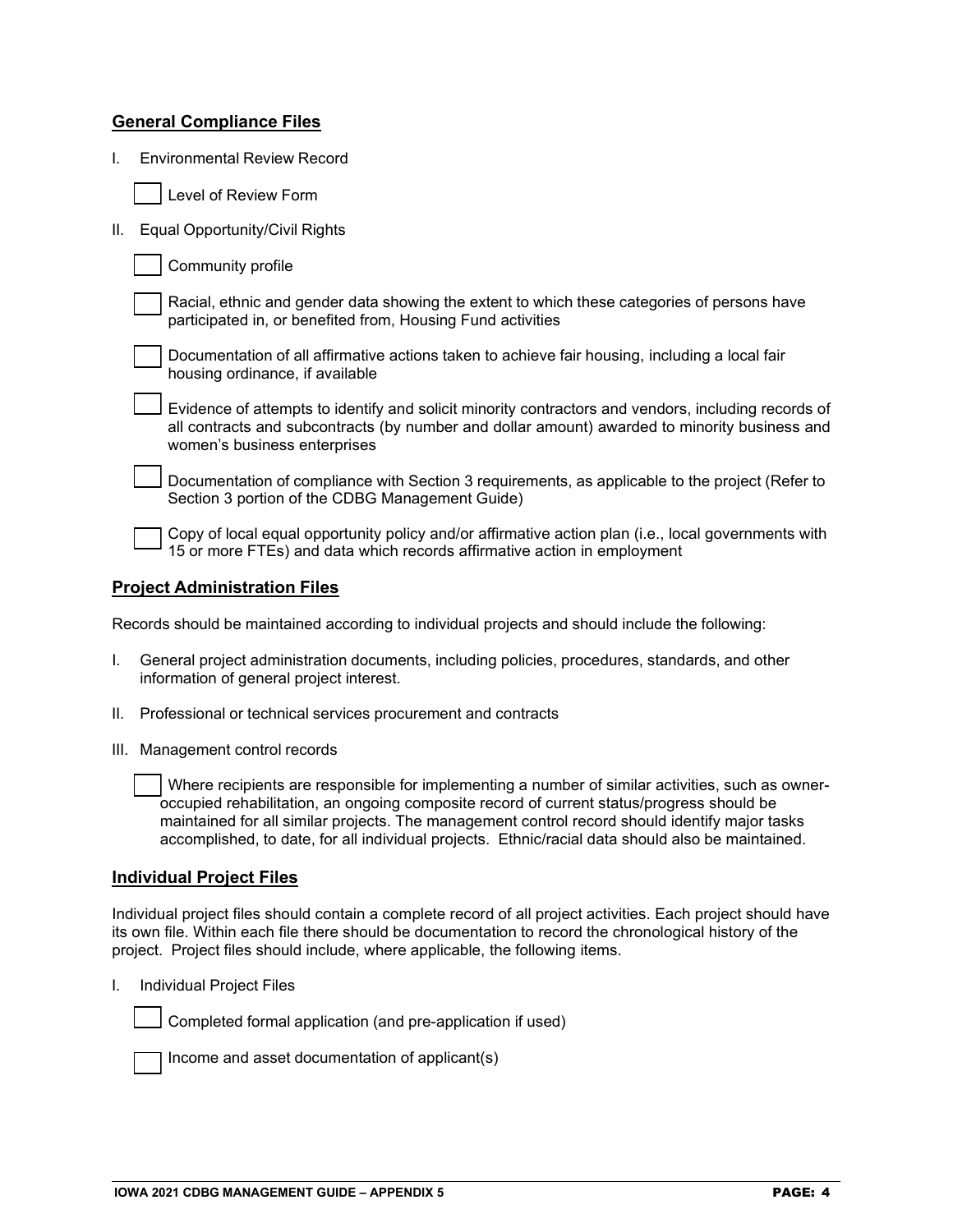| Verification of income and assets and all forms used for verification                                                             |
|-----------------------------------------------------------------------------------------------------------------------------------|
| Eligibility determination documentation                                                                                           |
| Demographic data (i.e., family size, minority, disability, female head-of-household, age, etc.)                                   |
| Determination of type(s) and amount(s) of assistance                                                                              |
| Lender's documentation regarding closing costs and required down payment                                                          |
| <b>HUD Closing Statement</b>                                                                                                      |
| Documentation of Home Inspection (if applicable)                                                                                  |
| Lead inspection or assessment (signed or initialed, and dated)                                                                    |
| Work write-up and/or project specifications                                                                                       |
| Staff cost estimate                                                                                                               |
| Lead hazards identification and all notices (as applicable)                                                                       |
| Revision to specifications (as applicable for lead safe housing)                                                                  |
| Copies of all bids and/or bid tabulation sheet (should include all bid documents such as<br>notification of hearing and letting.) |
| Letter of award to lowest responsible bidding contractor                                                                          |
| Letters of non-award to other contractors                                                                                         |
| Executed copy of contract                                                                                                         |
| Permits, insurance                                                                                                                |
| All change orders                                                                                                                 |
| Record of interim inspections                                                                                                     |
| Payment(s) record                                                                                                                 |
| Clearance testing documentation (as applicable)                                                                                   |
| Final inspection(s)                                                                                                               |
| Completion certificate(s) and owner acceptance of work                                                                            |
| Complete and recorded repayment agreement (mortgage and/or security note)                                                         |
| Lien waivers (including partial lien waivers)                                                                                     |
| Warranties or guarantees                                                                                                          |